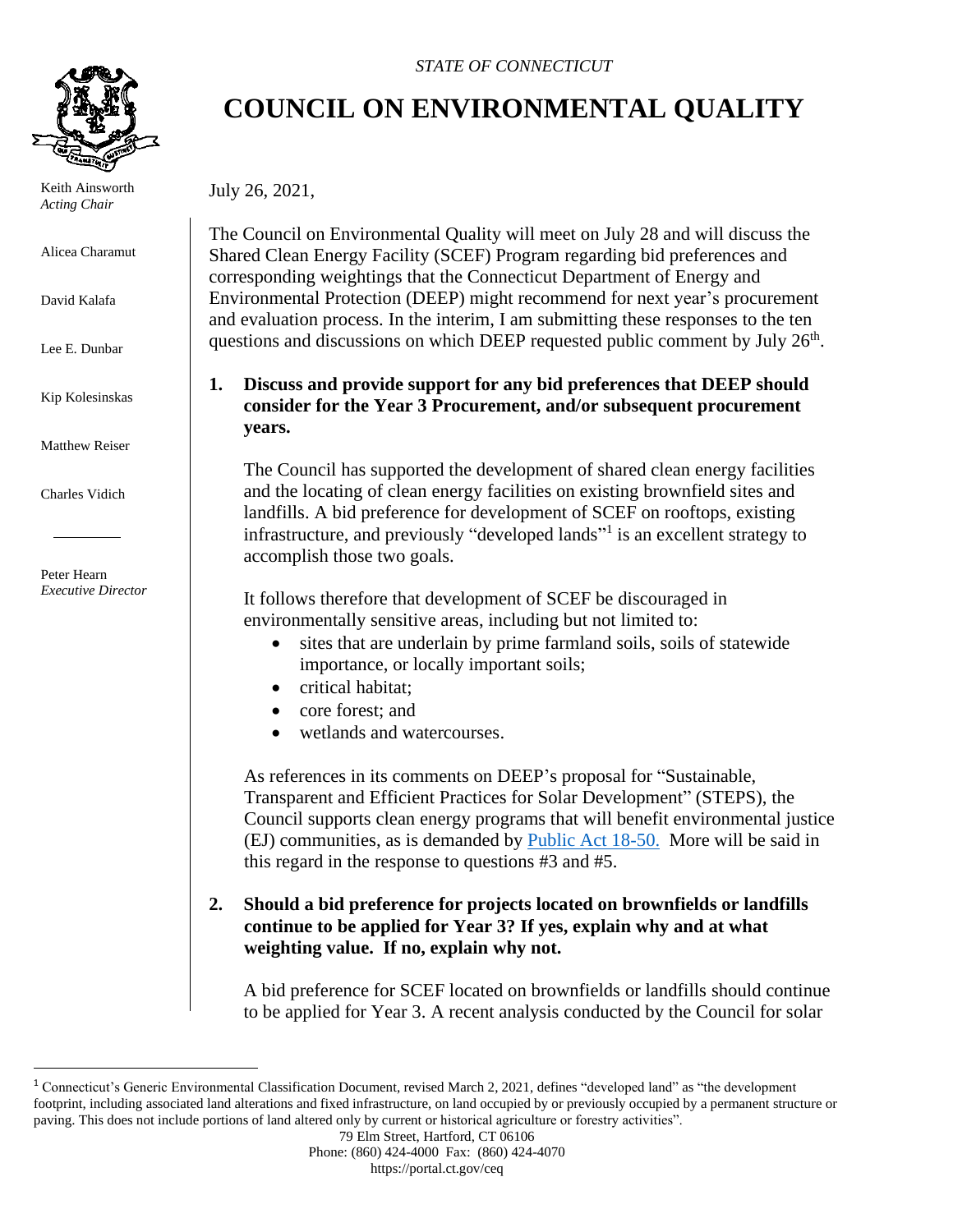facilities that are certified as renewable portfolio standard (RPS) facilities, greater than 250 kilowatts (kW), showed that approximately 37 percent of the projects were ground mounted systems and that the majority of those systems (55 percent) were developed on land with a designated land use classification of agriculture. In addition, the Council's review of solar projects, greater than one megawatt, which are subject to Connecticut Siting Council jurisdiction, found that over the last three years, only one project (Petition 1339, Pent Road, Wallingford) was sited on a landfill. These facts suggest a need for increasing the weighting value for SCEF projects on brownfields and landfills to better incentivize the use of brownfields and landfills for SCEF.

**3. How should DEEP acquire cost information for project development while maintaining the competitiveness of the procurement? For example, what is the price premium on land, development and other project costs for developing on a brownfield and/or landfill? Similarly, what is the price premium for other recommended qualitative preferences?**

A review of the winning bids of prior RFPs could provide insights to the approximate costs of varying projects by type, size and other relevant variables. With regard to a price premium for developing on a brownfield and/or landfill, a fraction of the delta between the value of a brownfield, as is, and its value after siting of an energy facility would be a justifiable premium. Similarly, the opportunity costs of not developing renewable energy facilities on rooftops or existing infrastructure could be used to calculate a premium for development on existing infrastructure. Qualitative preferences for projects that benefit EJ communities is a legislative mandate which is rooted in economic equity and should, consequently, be greater than other preferences offered.

### **4. For each bid preference identified in response to Question 1 and/or 2, what clear standards, terms, parameters, or metrics should be used to evaluate whether a project qualifies for the bid preference?**

If the majority of the SCEF footprint is to be constructed on previously developed land or a rooftop/structure, it should qualify for the bid preference. Conversely, if more than a de minimis portion of the SCEF footprint is to be located in an environmentally sensitive area, (i.e. farmland soils, core forest, etc.), it should not qualify for the bid preference.

**5. Discuss and provide support for a bid preference for projects located in and benefitting distressed municipalities and/or environmental justice communities. What are those potential benefits and how should they be quantified? What are the potential drawbacks and/or concerns with siting projects in distressed municipalities and/or environmental justice communities? What metrics should DEEP use to evaluate whether a project located in a distressed municipality and/or environmental justice community qualifies for a bid preference? How should distressed municipalities and/or environmental justice communities be identified for qualification purposes under the Request for SCEF Proposals (RFP) for the Year 3 Procurement?**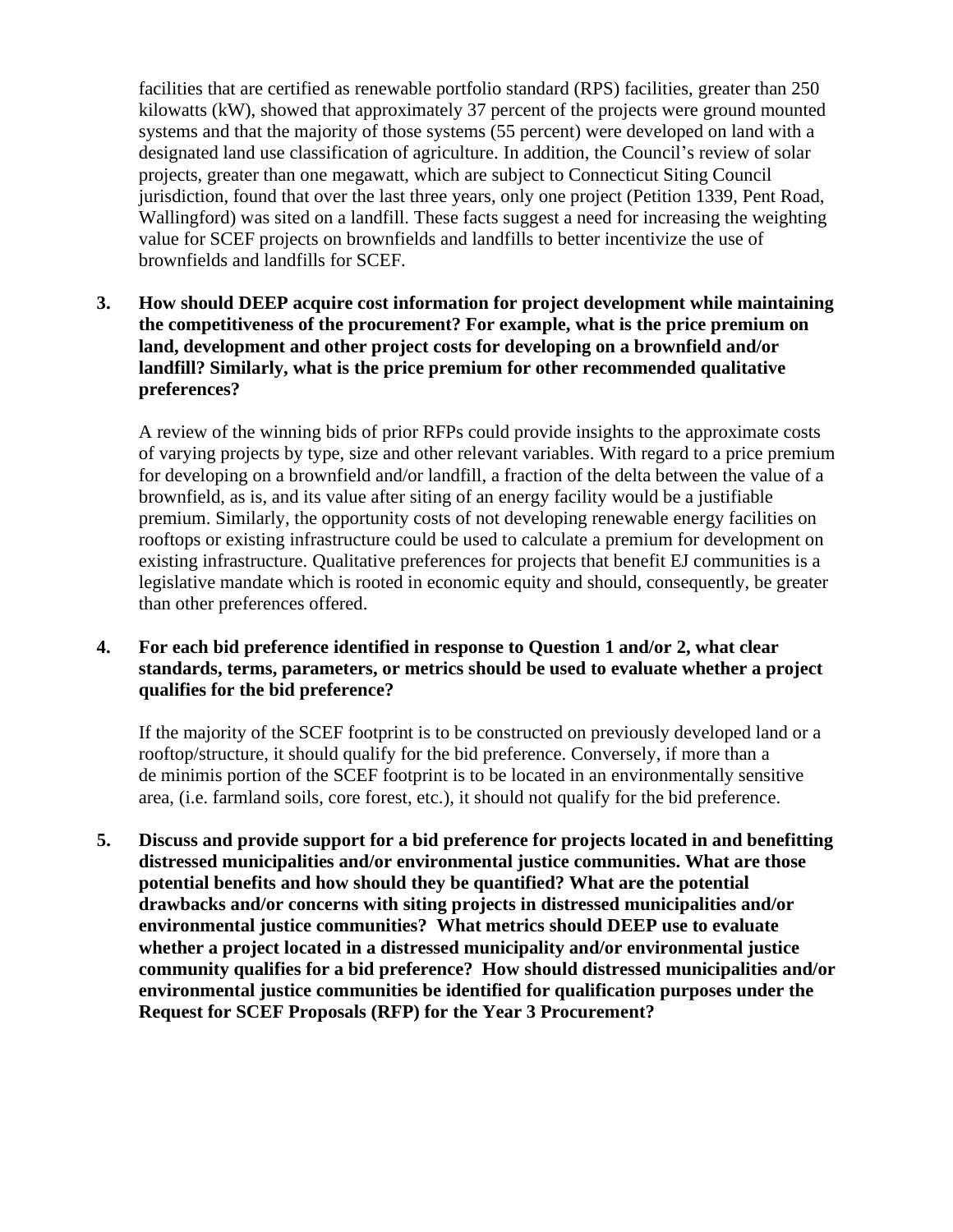The development of a SCEF in a distressed and/or EJ communities<sup>2</sup> will likely provide socioeconomic benefits with its environmental benefits. Such socio-economic benefits could include job creation, access to renewable energy, municipal tax revenue, and local redevelopment opportunities. SCEFs that also displace older, less efficient/more polluting electric generating facilities should improve air quality for local residents.

The metrics DEEP could use to evaluate whether a project located in a distressed municipality and/or EJ community qualifies for a bid preference should include the following:

- The proposed SCEF would be primarily constructed on previously developed land and/or a rooftop or other existing infrastructure;
- The proposed SCEF would not adversely impact environmental resources or environmentally sensitive areas; and
- The proposed SCEF would have a net improvement in air quality at the local level.

## **6. Relative to Question 5, how can DEEP and the Authority ensure such a community or municipality: (a) is willing to host a proposed project; and (b) has adequate opportunity to provide feedback about the proposed project?**

One mechanism for providing adequate opportunity for the host community to offer feedback about a proposed SCEF would be to require respondents to any request for proposal (RFP) for SCEF include a letter of support from the chief elected official or town manager of the host community. If a letter of support is not obtainable, the respondent should include a description of efforts to inform the host municipality of the proposed SCEF project.

**7. Recognizing Conn. Gen. Stat. § 22a-20a does not apply to SCEF, is there anything in the statute that could be adapted to provide a bid preference in SCEF, such as a Community Environmental Benefit Agreement (CEBA)? If yes, what clear standards, terms, parameters, or metrics should be used to evaluate whether a project qualifies for such a bid preference?**

While it appears that 22a-20 does not apply to SCEF because CGS 22a-20 pertains to "affecting facilities" (electric generating facility with a capacity of more than ten megawatts) and SCEF projects have a maximum capacity of four MW, the possibility that expansion of an existing facility to exceed the ten MW threshold could make the SCEF project an "affecting facility". The same community benefits<sup>3</sup> suggested in CGS 22a-20 could be factors for bid preference in SCEF. The amount of mitigation proposed as a percentage of the total proposed SCEF project cost could be used to determine the bid preference.

**8. How does a resiliency bid preference comport with the legislative intent of §16-244z of the General Statutes of Connecticut? How do such resilience projects comport with the Modified Program Requirements relative to SCEF subscriber credits?**

<sup>&</sup>lt;sup>2</sup> These are identified in Connecticut General Statutes (CGS) Sec. 22a-20a (1): "Environmental justice community" means (A) a United States census block group, as determined in accordance with the most recent United States census, for which thirty per cent or more of the population consists of low income persons who are not institutionalized and have an income below two hundred per cent of the federal poverty level; or (B) a distressed municipality, as defined in subsection (b) of section 32-9p"

<sup>&</sup>lt;sup>3</sup> Funding for activities such as environmental education, diesel pollution reduction, electric vehicle charging infrastructure construction, establishment of a wellness clinic, ongoing asthma screening, provision of air monitoring performed by a credentialed environmental professional, performance of an ongoing traffic study, watercourse monitoring, construction of biking facilities and multi-use trails, staffing for parks, urban forestry, support for community gardens or any other negotiated benefit to the environment in the environmental justice community.